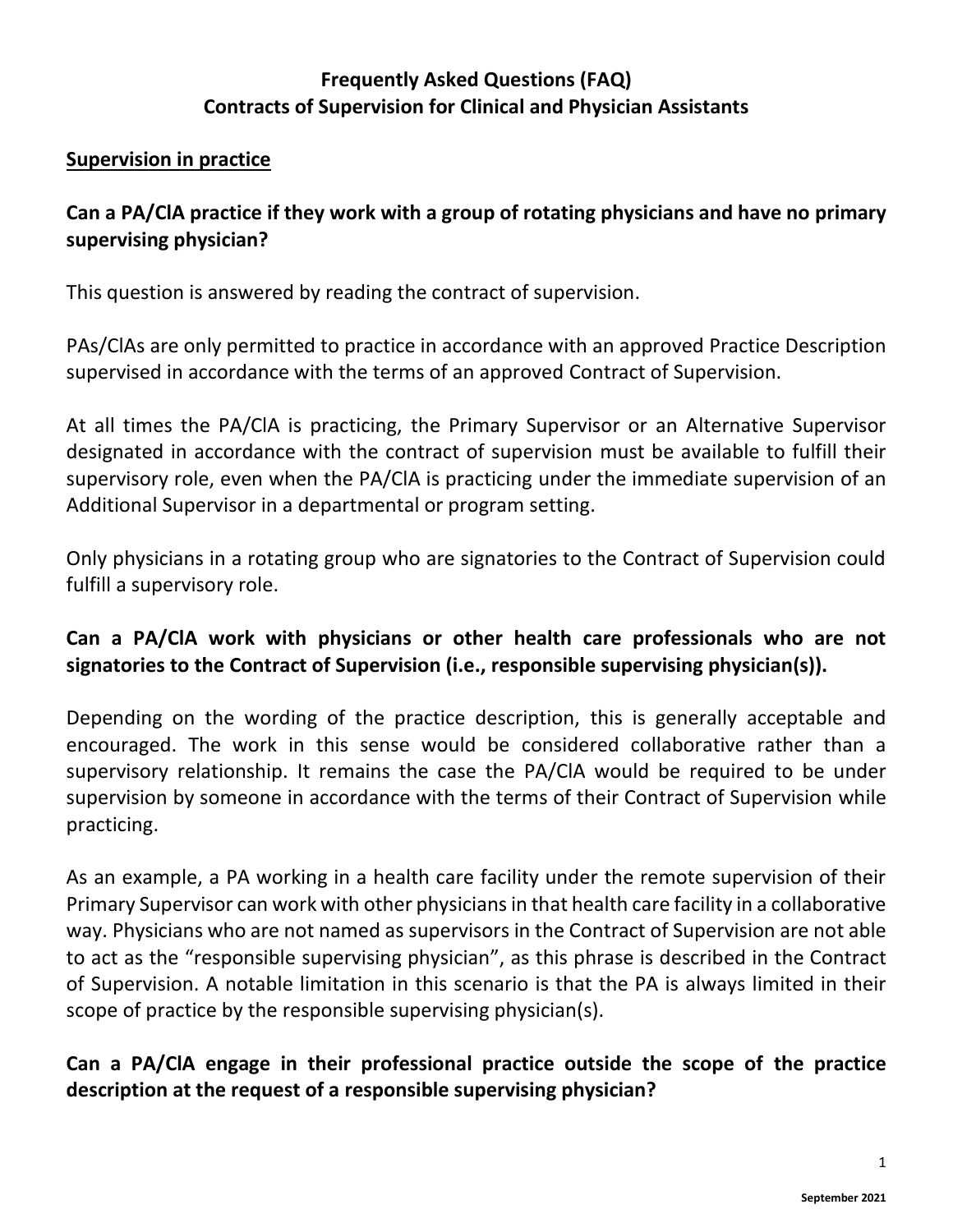No, all areas of work need to be included on the Practice Description. The Practice Description could be broadened to include potential areas of work; however, such amendment would require approval from the Registrar. Alternatively, two Contracts of Supervision may be created.

Those entering a Contract of Supervision must be diligent in ensuring the associated practice description captures the intended scope of practice.

# **If a PA/ClA is certified in ACLS/ATLS, etc. and the responsible supervising physician(s) is/are not, can they practice those skills?**

No. At least one responsible supervising physician (i.e., a supervisor who is actively supervising) must be competent to perform the medical function they are supervising. This is a fundamental component of the regulatory scheme established for PAs and ClAs.

# **If a family medicine HMO is working in an acute care setting, is the PA/ClA bound by the HMOs professional practice or by the PA/ClAs**

The PA/ClA is bound in their professional practice by the following, in hierarchical order:

- 1. their approved Contract of Supervision and Practice Description; and
- 2. the professional practice of the responsible supervising physician(s).

In a departmental or program setting, sometimes the PA/ClA will be working under multiple responsible supervising physicians concurrently. For example, they may be working under the active supervision of their Primary Supervisor and one or more Additional Supervisors. The PA/ClAs permitted scope of practice will be limited by the responsible supervising physician(s). In this example:

- Subject to their Practice Description, the PA/ClA would be able to practice to the extent of the scope of their Primary Supervisor's professional practice and the work they do in that respect would be considered supervised by the Primary Supervisor. The Primary Supervisor would be the responsible supervising physician for the medical function being performed.
- They would also be able to practice to the extent of the scope of practice of an actively supervising Additional Supervisor (e.g., an HMO). The Additional Supervisor would be the responsible supervising physician for the medical function being performed in that regard.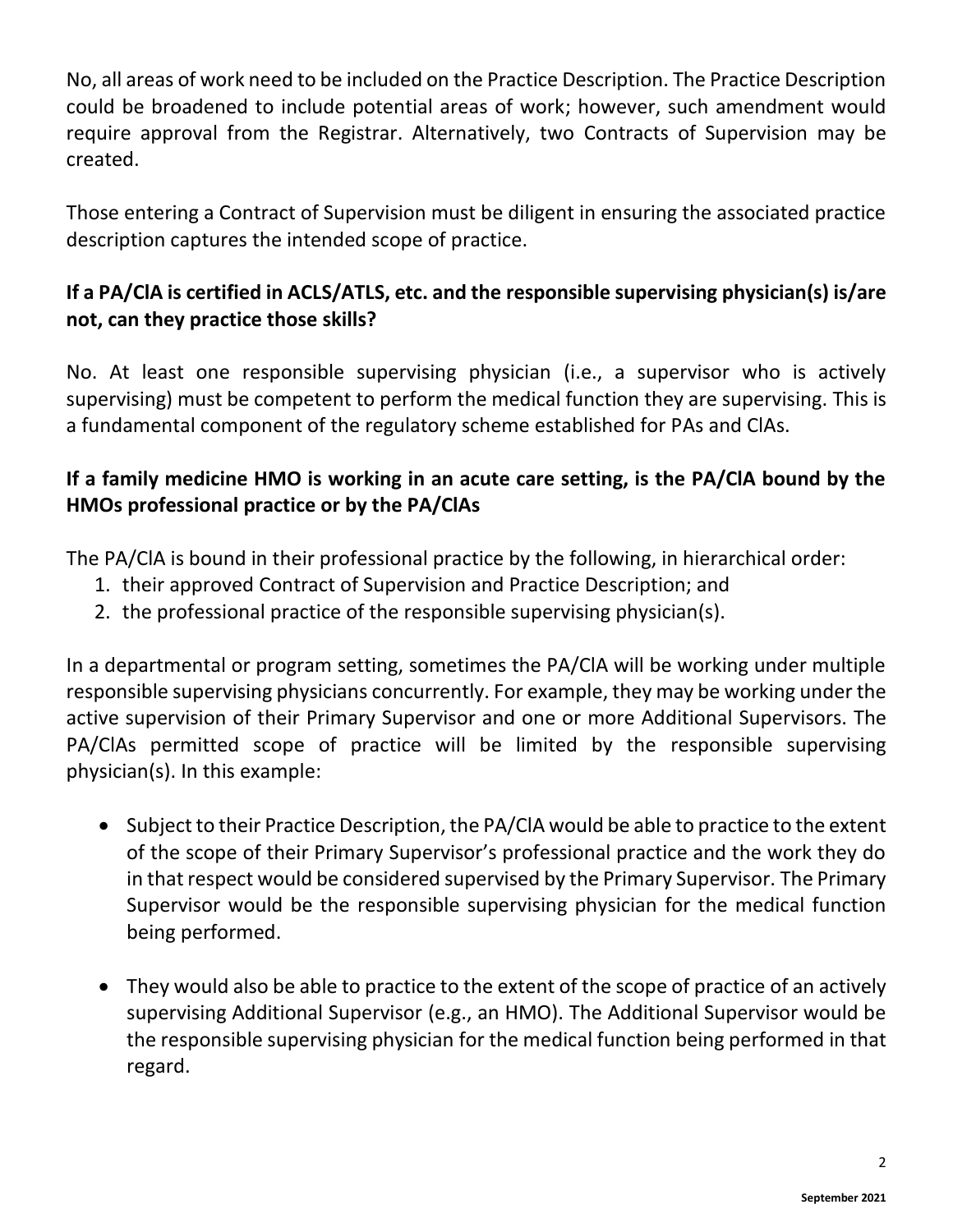If the HMO is the only responsible supervising physician, then the professional practice of the PA/ClA would be bound by the HMO's scope of practice.

#### **Contract of supervision**

### **Who is responsible for submitting changes to the Contract of Supervision, the Primary Supervisor or the PA/ClA?**

It is the responsibility of both. It should be a collaborative exercise.

# **Does the Contract of Supervision need to be received by CPSM before the PA/ClA can work with a new physician?**

If by work, this question means 'be supervised by', then the answer is yes. Supervision is only permitted when it is pursuant to a Contract of Supervision that is approved and in force.

Contracts of Supervision can be signed electronically to make the process more efficient. The Contract of Supervision and Practice Description must be approved by the Registrar before the PA/ClA can commence practice.

# **Can a PA/ClA decline to add an Alternate/Additional Supervisor to their Contract of Supervision?**

All parties must be in agreement with respect to the Contract of Supervision. A PA/ClA may refuse to enter into a CoS with a specific supervisor. The employment ramifications of such a decision are not controlled by CPSM.

#### **Practice Description**

# **Does professional practice refer to non-medical functions (e.g., administrative functions such as billing)?**

The scope of the PA/ClA's professional practice for the purpose of the Contract of Supervision and the Practice Description is detailed in the applicable Practice Description. This includes functions that involve an exercise of medical skill, knowledge, and judgment. Strictly administrative tasks or other non-medical functions would be considered separate employment issues about which the College is not concerned vis-à-vis the Practice Description. Such components of an employment arrangement should not find there way into a CPSM Practice Description. Medical Administration that requires an exercise of medical skill, knowledge, and judgement should be covered in the Practice Description.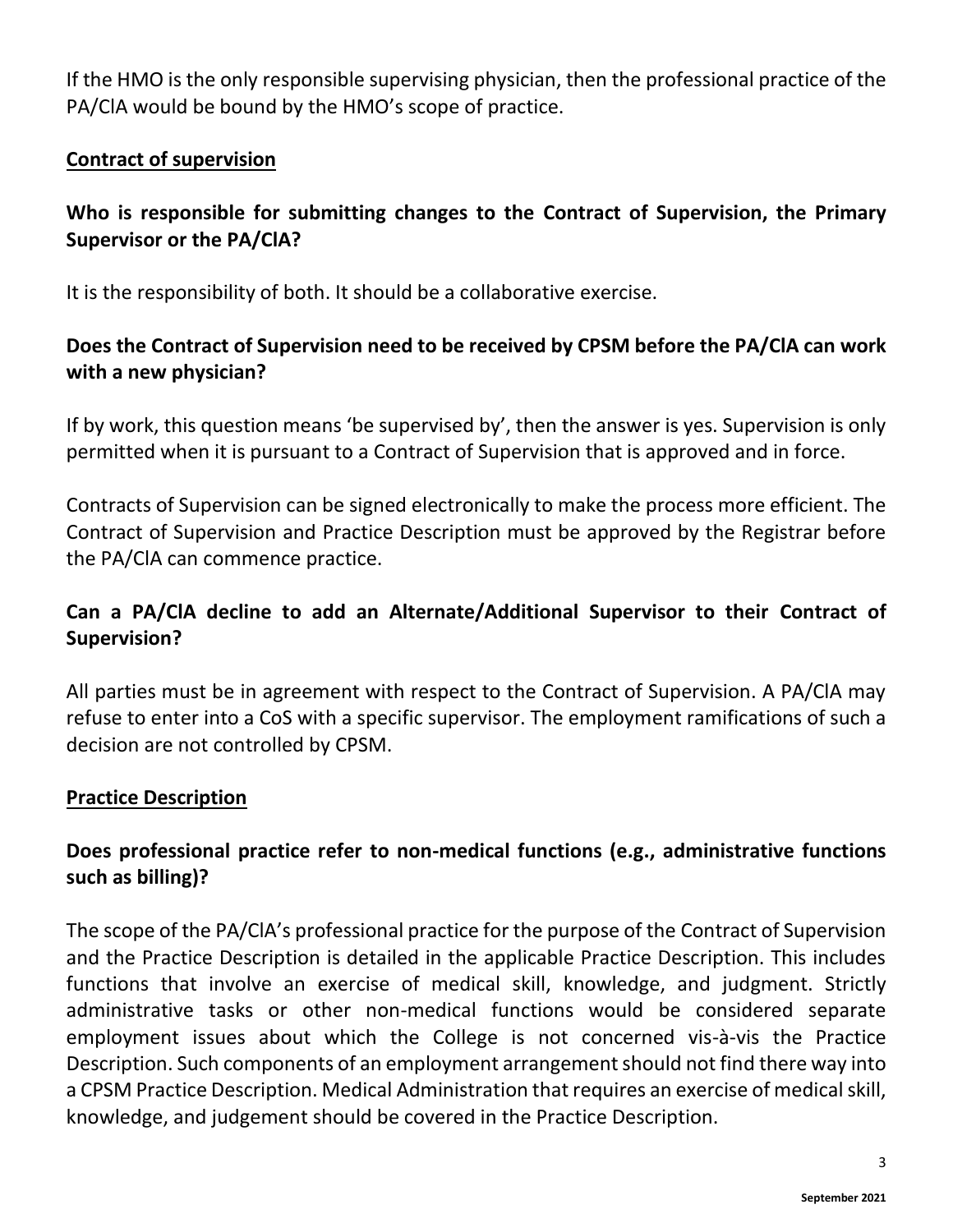# **If a PA/ClA is required to see patients in the patients' homes, how should that be indicated on the Contract of Supervision?**

Home visits should be clearly indicated as part of the duties in the Practice Description. Each individual address does not need to be listed on the Contract of Supervision. The Contract of Supervision would need to include the practice location(s) out of which the PA/ClA is working. For example, this could be the primary practice location of the Primary Supervisor. The Practice Description would need to clearly describe the nature of home visits and how often they occur. This would be considered part of the overall practice setting.

# **Is the need for 8 hours of on-site supervision per month decreased if the PA/ClA has a low EFT or casual position?**

In exceptional circumstances, the Registrar may reduce the number of hours required for onsite supervision. This may occur, for example, where the PA/ClA is working under multiple similar Contracts of Supervision. However, the general rule is that a minimum of 8 hours on site supervision will be required.

### **Are the workload and expectations of PA/ClAs documented?**

In general, expectations, including related to workload, must be described in the Practice Description. All members are reminded they must comply with the 'Volume of Service' standard at Schedule I to the College's Standards of Practice of Medicine.

# **Is the goal to change the Practice Description to be more like medical directives used in Ontario?**

No.

# **Evaluation and CPSM reporting**

# **Will all the PA/ClAs be placed at the beginning of the "Evaluation and Performance" timeline when they are transitioned to the new CoS?**

No. If a PA/ClA is working under the same Practice Description with the same supervisor(s), the transition to the new Contract of Supervision alone should not impact the assistant's position on the reporting schedule. Where there is a material change, evaluation may reset.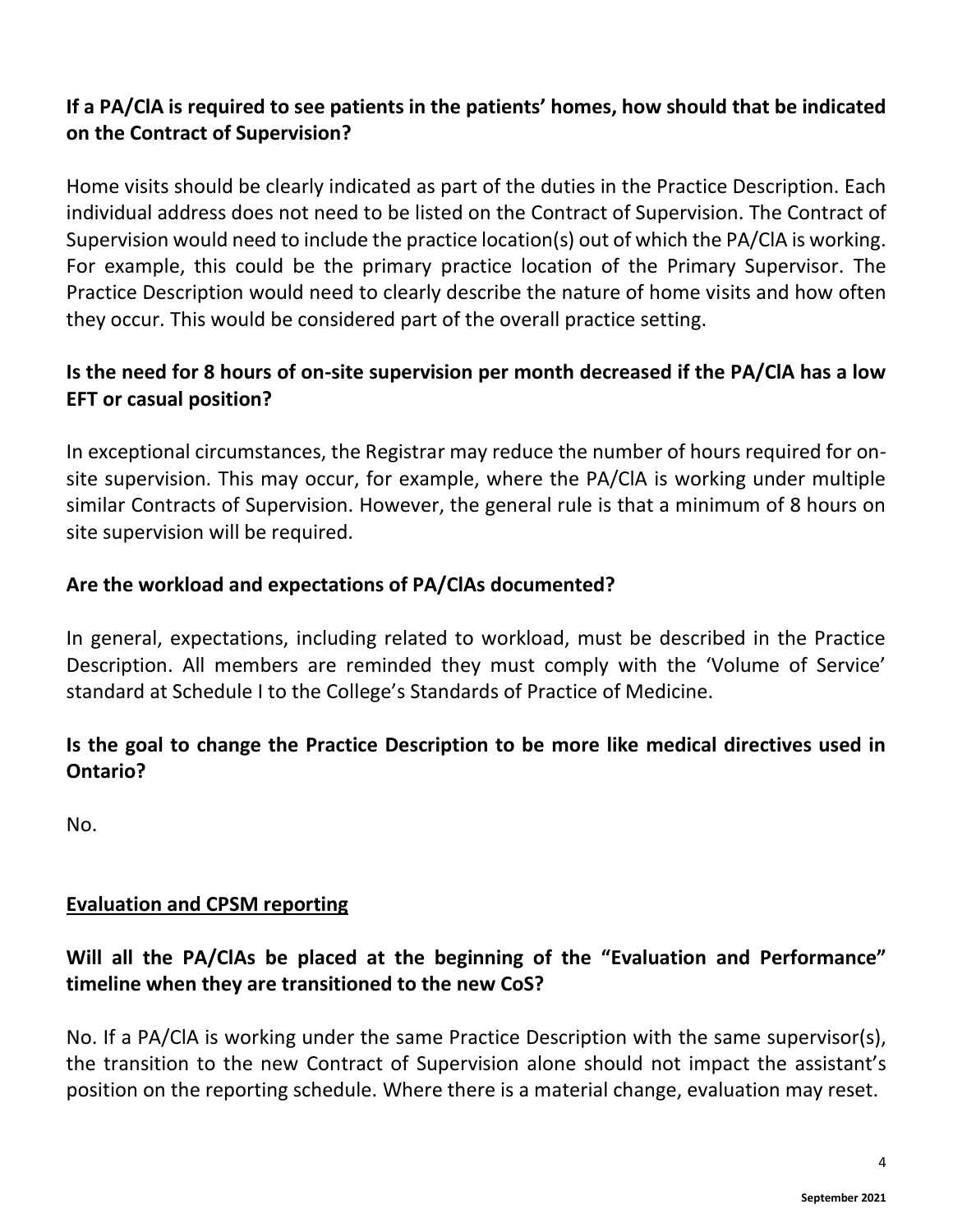### **If a PA/ClA has a new Primary Supervisor, but same Practice Description, will the PA/ClA be placed at the start of the "Evaluation and Performance" timeline?**

One important aspect of the performance evaluation is that the Primary Supervisor will gain insight into the PA/ClA's level of skill, knowledge, and judgment. Therefore, the full extent of evaluation will generally be required. However, the Registrar may grant a request for reduced evaluation in exceptional circumstances based on a written request from the Primary Supervisor and PA/ClA.

#### **What is this reporting schedule based upon?**

CPSM requires regular reporting from Primary Supervisors respecting the practice of a PA/ClA. This is considered an important means for oversight of the supervisory relationship between the PA/ClA and the Primary Supervisor over time.

A template for reporting is available on CPSM's website, though the Primary Supervisor may develop their own format that is satisfactory to the Registrar. CPSM's template follows CanMeds competencies. The specific reporting schedule is based on the format used for other classes of registration regulated by CPSM that has proven satisfactory.

#### **Can PA/ClAs access their "Evaluation and Performance review?**

It is expected that the Primary Supervisor will share and review evaluations with the PA/ClA. This is an important aspect of continuing professional development. A notation from both the Primary Supervisor and the PA/ClA should be entered on the evaluation to indicate a review took place prior to submission of the report to CPSM. This notation should include whether consensus was reached on the comments made in the evaluation.

### **Will there be a section in the new Practice Description outlining training periods for new PA/ClAs?**

It is the intent that the Primary Supervisor will be responsible for training PA/ClAs. The practice description will set out what is thought to be prudent.

#### **Is there a process for the PA/ClA to evaluate Supervising Physician(s)?**

There is no formal evaluation process for supervisors by the PA/ClA. However, CPSM expects supervisors to strictly comply with the Contract of Supervision and Practice Description. Concerns in this regard should be brought to the attention of the relevant supervisor or the Primary Supervisor by the PA/ClA. Significant concerns may also be reported to CPSM.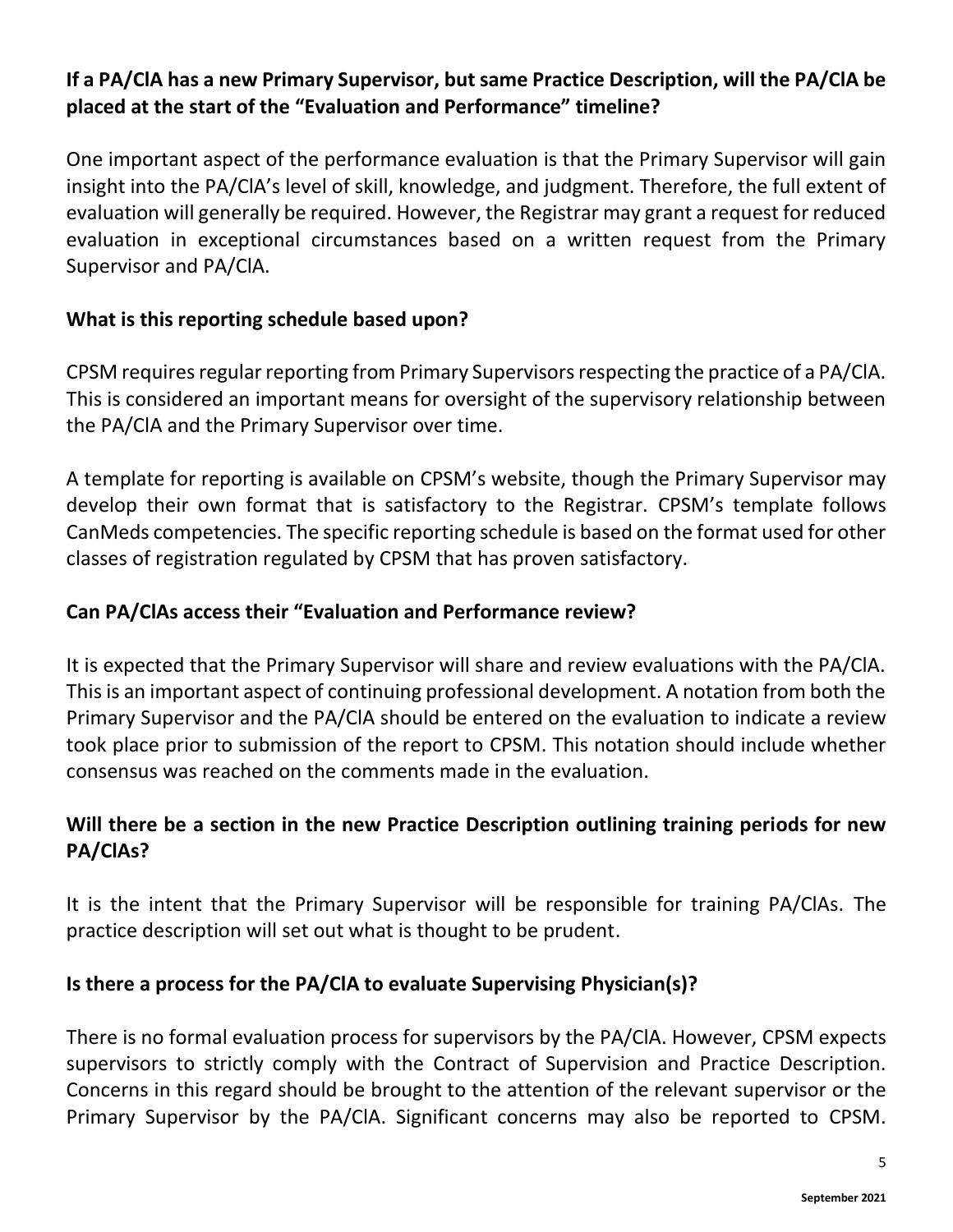Members are reminded of the overarching reporting obligations in this regard. CPSM may consider an evaluation process for supervisors by the PA/ClA in future.

# **If the PA/ClA is hired into a half time EFT, should "Evaluation and Performance" reviews be on a monthly basis?**

The Evaluation process set out in the applicable Practice Description must be followed.

#### **Delegation**

#### **Can a PA delegate reserved acts?**

No, they cannot.

Delegation by a regulated health professional allows the recipient of the delegation to perform a reserved act they would not otherwise be permitted to perform under the RHPA. Delegation is a regulated process under the RHPA and requires assessment and monitoring on the part of the delegator. PAs/ClAs are not permitted to delegate reserved acts.

Per subsection 5.16(1) of the College's General Regulation, a regulated associate member *other than an assessment candidate member or an educational (resident) or (resident-limited) member* — **must not delegate the performance of a reserved act**.

A PA/ClA may perform a reserved act only if the PA/ClA receives authorization from their supervisor to perform the reserved act and is supervised by a regulated member who is legally permitted and competent to perform the reserved act.

A PA may provide direct, onsite supervision for a PA student in accordance with section 5.19 of the College's General Regulation if they themselves are legally permitted and competent to perform the reserved act. This is not equivalent to delegation.

Delegation is different from collaboration and/or authorization in a health care setting. For example, a PA/ClA can write an order to another health care professional, for example a nurse, requesting that person to perform a reserved act. However, for the recipient of the order to perform that act, they would have to be entitled to do so in their own right under the RHPA. In this scenario, the recipient is being asked to do something they can do; it is not a delegation that requires supervision.

It is noted the registered nurse regulation under the RHPA does not permit registered nurses to delegate the performance of any of their reserved acts to any other regulated profession